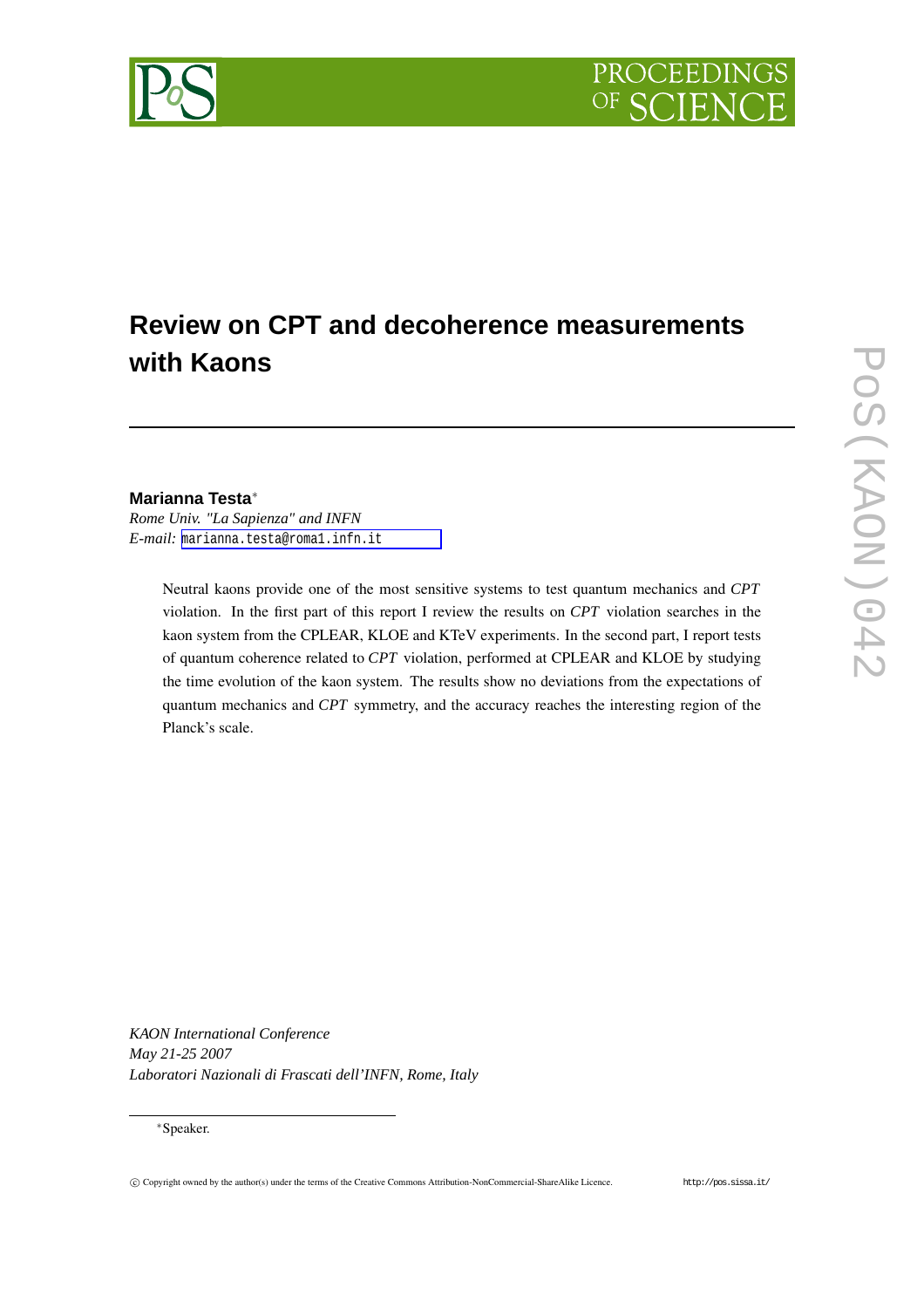## <span id="page-1-0"></span>**1. Introduction**

The time evolution of the neutral kaon system is described by

$$
i\frac{\partial}{\partial t}\left(\frac{K^0}{\bar{K}^0}\right) = (M - \frac{i}{2}\Gamma)\left(\frac{K^0}{\bar{K}^0}\right) ,\qquad (1.1)
$$

where *M* and  $\Gamma$  are the 2  $\times$  2 mass and decay matrices. *CPT* violation in the time evolution is parametrized by

$$
\delta = \frac{i(M_{K^0} - M_{\overline{K}^0}) + 1/2(\Gamma_{K^0} - \Gamma_{\overline{K}^0})}{\Gamma_S - \Gamma_L} \cos(\phi_{SW}) e^{i\phi_{SW}}
$$
(1.2)

where  $\phi_{SW}$  is the superweak phase, defined by tan  $\phi_{SW} = 2(M_S - M_L)/(\Gamma_S - \Gamma_L)$  and  $M_{S,L}$  and  $\Gamma_{S,L}$ are the mass and decay width of *KS*,*L*.

The  $\delta$  parameter has been directly determined by measuring the time-dependent semileptonic asymmetry, and has been indirectly measured by comparing the  $K_S$  and  $K_L$  semileptonic asymmetry and using the Bell-Steinberger relation (sec. 2, [3](#page-2-0)).

*CPT* violation has been also searched for in the kaon decay to  $\pi^+\pi^-$  and in semileptonic decay. *CPT* tests in the decay to  $\pi^+\pi^-$  are based on the phase differences  $\phi_{+-} - \phi_{SW}$  and  $\phi_{00} - \phi_{+-}$ , where  $|\eta_{+-(00)}|e^{i\phi_{+-(00)}} = \frac{A(K_L \to \pi^{+(0)}\pi^{-(0)})}{A(K_S \to \pi^{+(0)}\pi^{-(0)})}$  $A(K_S \to \pi^{+(0)} \pi^{-(0)})$  and have been performed measuring interference patterns (sec. [4\)](#page-4-0).

Semileptonic amplitudes are parametrized by *x*+, describing violation of the ∆*S* = ∆*Q* rule, and *x*<sup>−</sup> and *y*, describing *CPT* violation in the  $\Delta S \neq \Delta Q$  and  $\Delta S = \Delta Q$  decay amplitudes, respectively. The  $x_{+-}$  and *y* parameters have been obtained by measuring the semileptonic asymmetries (sec. 2).

Different experimental approaches giving access to complementary information have been used to test *CPT* symmetry in the kaon system: tagging of kaon strangeness at CPLEAR, regenerator technique at KTeV and coherent  $K_S K_L$  production at KLOE.

# **2. CPT tests at CPLEAR**

The CPLEAR experiment used low-energy antiprotons stopped in a gaseous hydrogen target. Single and two neutral kaons were provided by the processes:

$$
p\bar{p} \to K^0 K^- \pi^+, \bar{K}^0 K^+ \pi^- \tag{2.1}
$$

$$
K^0 \bar{K}^0. \tag{2.2}
$$

In latter reaction the  $K^0 \overline{K}^0$  system is mostly produced in a  $J^{PC} = 1^{--}$  $J^{PC} = 1^{--}$  $J^{PC} = 1^{--}$  state [1]:

$$
|i\rangle \propto |K^{0}(+\vec{p})\rangle |\bar{K}^{0}(-\vec{p})\rangle - |\bar{K}^{0}(+\vec{p})\rangle |K^{0}(-\vec{p})\rangle
$$
 (2.3)

A direct measurement of  $\Re\delta$  has been performed at CPLEAR using the reaction 2.1, by measuring the time-dependent semileptonic asymmetry [\[1\]](#page-8-0):

$$
A_{\delta}(\tau) = \frac{\bar{R}_{+}(\tau) - R_{-}(\tau)}{\bar{R}_{+}(\tau) + R_{-}(\tau)} + \frac{\bar{R}_{-}(\tau) - R_{+}(\tau)}{\bar{R}_{-}(\tau) + R_{+}(\tau)} = 4\Re\delta + \mathscr{F}(\Im\delta, y, \Re x_{-}, \Im x_{+})
$$
(2.4)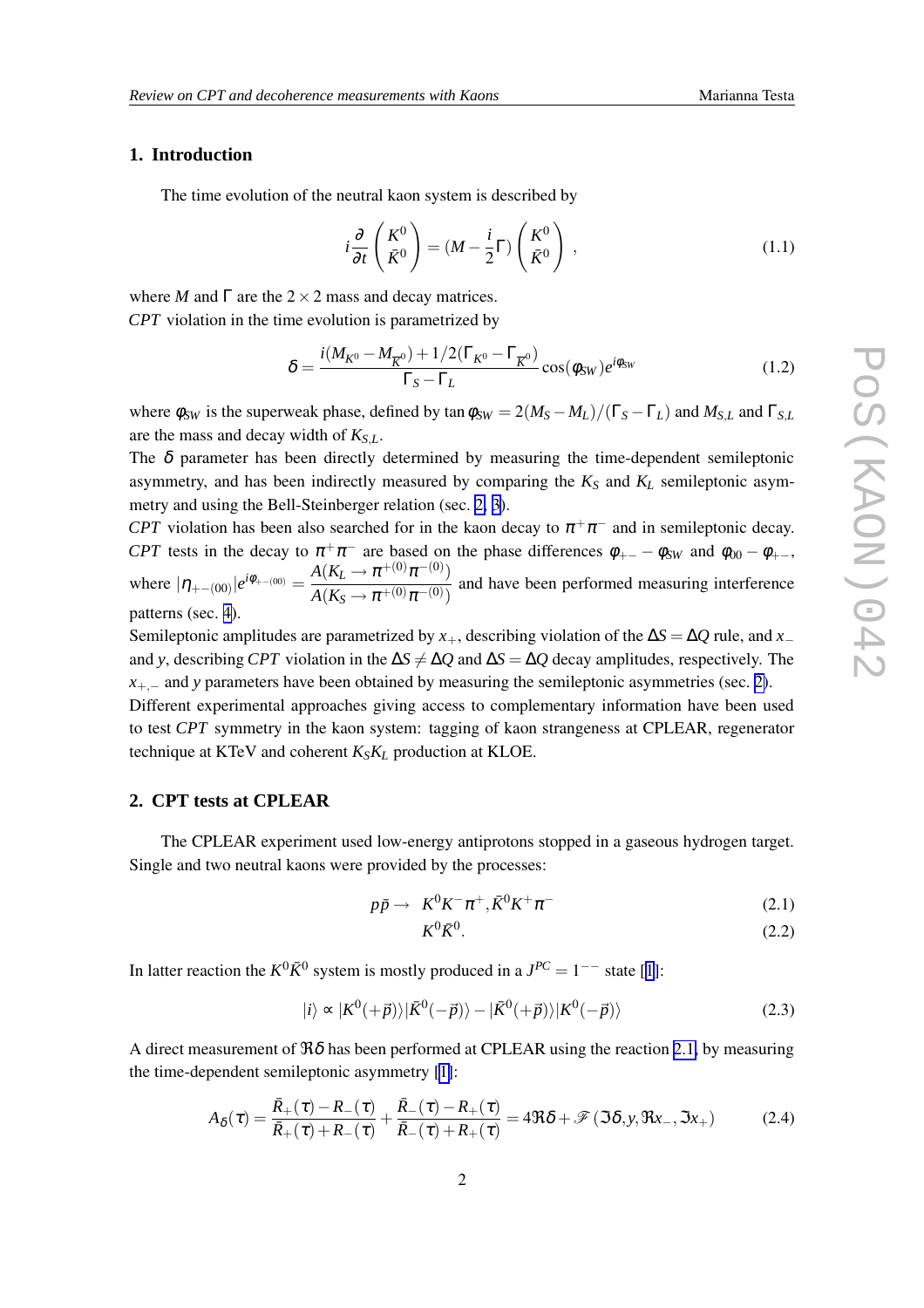<span id="page-2-0"></span>where  $R_{\mp}(\tau)$  ( $\bar{R}_{\mp}(\tau)$ ) is the decay rate at proper time  $\tau$  to  $e^{\mp}\pi^{\pm}\nu$  for events tagged as  $K^0(\bar{K^0})$  at  $\tau = 0$ . The asymmetry depends, beside the *CPT*-violating parameter  $\delta$ , on the parameters *y* and *x*+. The strangeness of the kaon at  $\tau = 0$  is identified by the accompanying charged kaon. The measured asymmetry is shown in fig. 1 and the results are:

$$
\mathfrak{R}\delta = (0.30 \pm 0.33 \pm 0.06) \times 10^{-3}
$$
  
\n
$$
\mathfrak{Z}\delta = (-1.5 \pm 2.3 \pm 0.3) \times 10^{-2}
$$
  
\n
$$
\mathfrak{R}x = (0.2 \pm 1.3 \pm 0.3) \times 10^{-2}
$$
  
\n
$$
\mathfrak{Z}x_{+} = (1.2 \pm 2.2 \pm 0.3) \times 10^{-2}
$$
\n(2.5)

consistent with *CPT* symmetry.



**Figure 1:** Semileptonic asymmetry as a function of the kaon decay times (in  $\tau_s$  units). The solid line represents the fit result.

This latter result is improved by adding as a constraint the KLOE measurement [[2\]](#page-8-0)  $A<sub>S</sub> - A<sub>L</sub> =$  $4[\Re\delta + \Re x_{-}] = (-1.8 \pm 10.0) \times 10^{-3}$  to the original CPLEAR fit, obtaining  $\Im x_{+} = (0.8 \pm 0.7) \times$ 10<sup>-2</sup>, whose reduced uncertainty improves the determination of  $\Im\delta$  and  $\Re\epsilon$  through the Bell-Steinberger relation ([3.2](#page-3-0)) (sec. [3.1](#page-3-0))

#### **3. CPT tests at KLOE**

The KLOE detector operates at the Frascati φ-factory **DAΦNE**, an  $e^+e^-$  collider working at the center of mass energy  $W \sim m_{\phi} \sim 1.02$  GeV. The *K* mesons are produced from the  $\phi$  decay in a  $J^{PC} = 1^{--}$  state:

$$
|i\rangle \propto |K^{0}(+\vec{p})\rangle |\bar{K}^{0}(-\vec{p})\rangle - |\bar{K}^{0}(+\vec{p})\rangle |K^{0}(-\vec{p})\rangle
$$
  
 
$$
\propto |K_{S}(+\vec{p})\rangle |K_{L}(-\vec{p})\rangle - |K_{L}(+\vec{p})\rangle |K_{S}(-\vec{p})\rangle
$$
(3.1)

so that observation of a  $K<sub>S</sub>$  in an event signals the presence of a  $K<sub>L</sub>$  and vice-versa. In particular, the unique possibility to select a pure and monochromatic  $K<sub>S</sub>$  beam, not possible in a fixed target experiment, allows to perform *CPT* tests by measuring the semileptonic charge asymmetry:  $A_{S,L} = \frac{\Gamma(K_{S,L} \to \pi^- e^+ \nu) - \Gamma(K_{S,L} \to \pi^+ e^- \bar{\nu})}{\Gamma(K_{S,L} \to \pi^+ e^- \bar{\nu}) + \Gamma(K_{S,L} \to \pi^+ e^- \bar{\nu})}$  $\Gamma(K_{S,L} \to \pi^- e^+ \nu) + \Gamma(K_{S,L} \to \pi^+ e^- \bar{\nu})$ . The difference between the charge asymmetries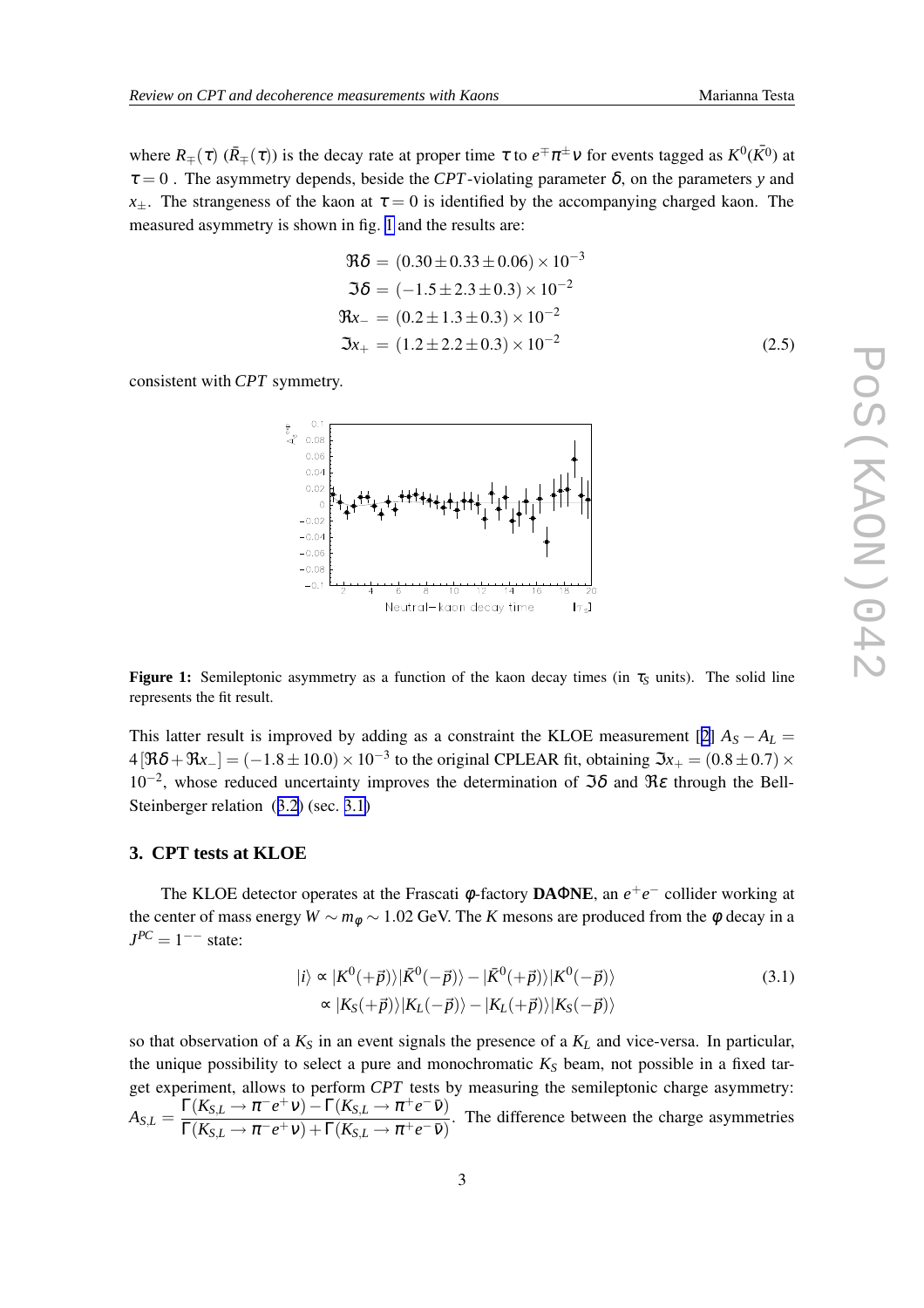<span id="page-3-0"></span> $A_S - A_L = 4(\Re \delta + \Re x)$  signals *CPT* violation either in the mass matrix or in the decay amplitudes with  $\Delta S \neq \Delta Q$ , while the sum  $A_S + A_L = 4(\Re \varepsilon - \Re y)$  allows to test *CPT* violation in the  $\Delta S = \Delta Q$  decay amplitude. A<sub>S</sub> has been measured for the first time by KLOE [[2\]](#page-8-0). Its value,  $A_S = (1.5 \pm 9.6 \pm 2.9) \times 10^{-3}$  $A_S = (1.5 \pm 9.6 \pm 2.9) \times 10^{-3}$  $A_S = (1.5 \pm 9.6 \pm 2.9) \times 10^{-3}$ , is compatible with the measurement of  $A_L$  [3]. By comparing  $A_S$  and *A*<sub>*L*</sub>, KLOE has also obtained  $\Re x_-=(-0.8\pm 2.4\pm 0.7)\times 10^{-3}$  and  $\Re y=(0.4\pm 2.4\pm 0.7)\times 10^{-3}$ . The results are consistent with *CPT* symmetry.

#### **3.1 Bell Steinberger Relation**

The most powerful test of *CPT* invariance in the neutral kaon system is presently obtained by means of the Bell-Steinberger relation [[4](#page-8-0)], which relates *CPT* and *CP* violating parameters,  $\Im\delta$ and  $\Re \varepsilon$ , to the decay amplitudes of  $K_L$  and  $K_S$  into the same final state:

$$
\left[\frac{\Gamma_S + \Gamma_L}{\Gamma_S - \Gamma_L} + i \tan \phi_{SW}\right] \frac{\Re \varepsilon - i \Im \delta}{1 + |\varepsilon|^2} = \frac{1}{\Gamma_S - \Gamma_L} \sum_f a_S^*(f) a_L(f) = \sum_f \alpha_f \tag{3.2}
$$

where  $a_{S,L}(f)$  are the  $K_{S,L}$  decay amplitudes to the final state *f*. KLOE has recently determined  $\Re \varepsilon$ and  $\Im \delta$  from (3.2). Details of the experimental inputs can be found in ref. [[5\]](#page-8-0). The main improvements are due to the KLOE upper limit on the  $BR(K_S \to \pi^0 \pi^0 \pi^0)[6]$  $BR(K_S \to \pi^0 \pi^0 \pi^0)[6]$  $BR(K_S \to \pi^0 \pi^0 \pi^0)[6]$  and the KLOE measurement of the semileptonic  $K_S$  charge asymmetry  $A_S$  [[2\]](#page-8-0), which allows to calculate the semileptonic contribution  $\alpha_{kl3} = 2\tau_{K_S}/\tau_{K_L}B(kl3)(\Re\varepsilon - \Re y - i(\Im\delta + \Im x_+)) = 2\tau_{K_S}/\tau_{K_L}B(kl3)((A_S + A_L)/4 - i(\Im\delta + \Im x))$  $(\mathfrak{X}_{\mathcal{X}_+})$ ) independently from the *y* parameter and to determine  $\mathfrak{X}_{\mathcal{X}_+}$  from a combined fit of  $A_S$  with the semileptonic time dependent decay rate asymmetry measured by CPLEAR [[1\]](#page-8-0)(sec. [2\)](#page-1-0).

The results are  $Re(\varepsilon) = (159.6 \pm 1.3) \times 10^{-5}$  and Im( $\delta$ ) =  $(0.4 \pm 2.1) \times 10^{-5}$ , resulting in an im-provement to the CPLEAR measurement [[1\]](#page-8-0):  $\text{Re}(\varepsilon) = (164.9 \pm 2.5) \times 10^{-5}$  and Im( $\delta$ ) = (2.4 ±  $(5.0) \times 10^{-5}$ .

The limits on  $\Im \delta$  and  $\Re \delta$  can be used to constrain the mass and width difference between  $K^0$  and



**Figure 2:** Allowed region at 68% and 95% CL in the  $\Re \varepsilon$ ,  $\Im \delta$  plane and in the  $\Delta M$ ,  $\Delta \Gamma$  plane.

 $\bar{K}^0$  from eq.[1.2](#page-1-0). The allowed region in the  $(M_{K^0} - M_{\overline{K}^0})$ ,  $(\Gamma_{K^0} - \Gamma_{\overline{K}^0})$  plane is shown in the right panel of fig. 3.1. Assuming no *CPT* violation in kaon decay (i. e.  $\Gamma_{K^0} = \Gamma_{\overline{K}^0}$ ) KLOE has obtained the following best limits on the neutral kaon mass difference: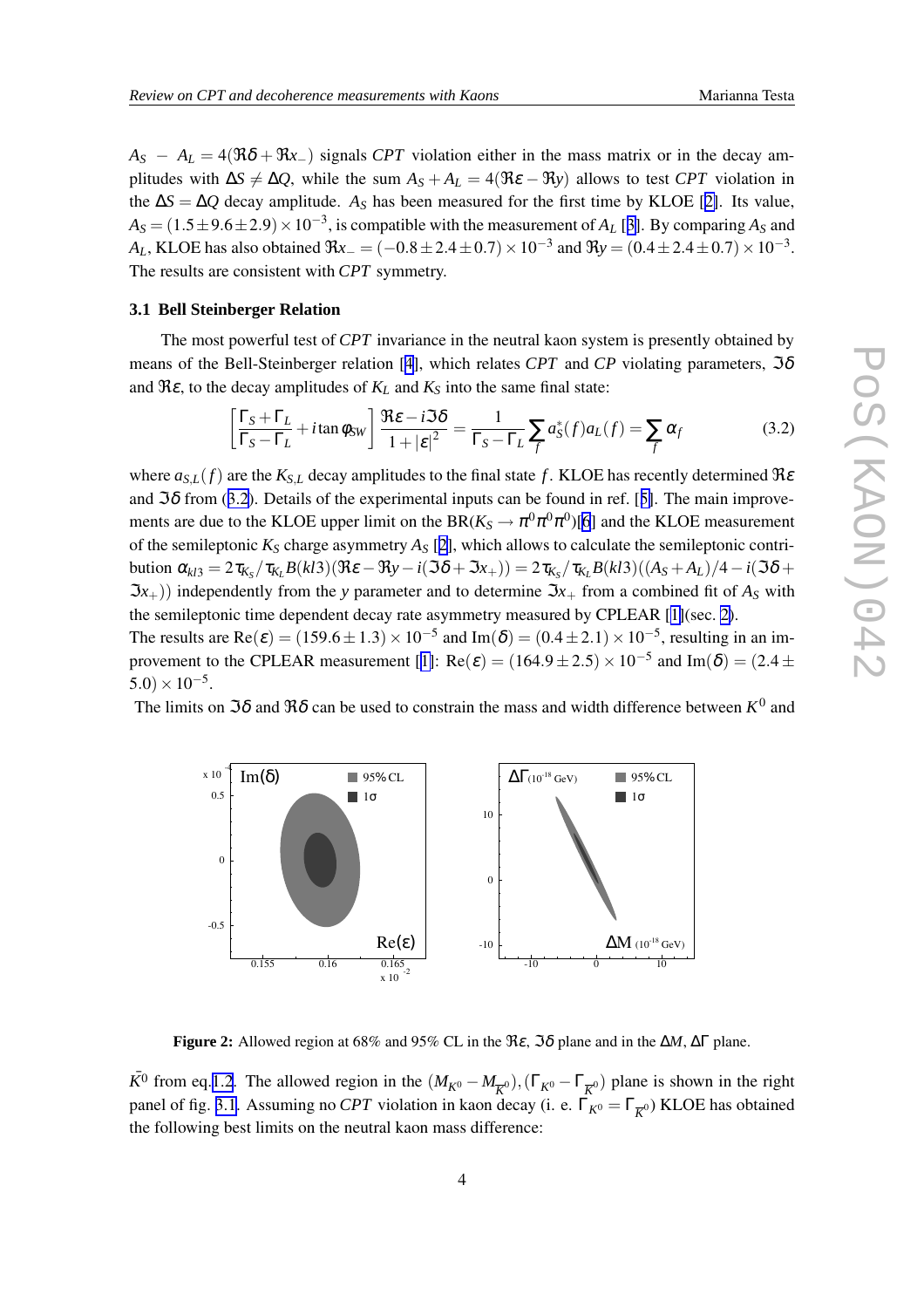$$
-5.3 \times 10^{-19} < M_{K^0} - M_{\overline{K}^0} < 6.3 \times 10^{-19} \text{ GeV} \quad \text{at } 95\% \text{ C.L.}
$$

### <span id="page-4-0"></span>**4. CPT tests at KTeV**

The KTeV experiment used a regenerator to provide a source of  $K_S$  decays. The  $K_S$ - $K_L$  interference pattern downstream the regenerator allows to perform *CPT* tests based on phase measurements. The  $\phi_{+-}$ ,  $\phi_{00}$  and  $\phi_{SW}$  phases have been measured by fitting the time decay distribution of  $K_{S,L} \rightarrow \pi^+\pi^-$  and  $\pi^0\pi^0$  events in the regenerator beam decay (fig.3) with

$$
R(t) \propto (|\eta|^2 e^{-t/\tau_L} + |\rho|^2 e^{-t/\tau_S} + 2|\rho||\eta| \cos(\Delta m t + \phi_\rho - \phi_\eta) e^{-t/(\tau_S + \tau_L)})
$$
(4.1)

where  $\rho = |\rho|e^{i\phi_\rho}$  is the coherent regeneration amplitude and  $\eta = \eta_{+-,00}$ . The results are[\[7\]](#page-8-0):

$$
\phi_{+-} - \phi_{SW} = +0.61 \pm 0.62 \pm 1.01 \tag{4.2}
$$

$$
\phi_{00} - \phi_{+-} = +0.39 \pm 0.22 \pm 0.45 \tag{4.3}
$$

where the latter result benefits from the cancellation of uncertainties due to the regeneration phase. Both results are consistent with *CPT* symmetry.



**Figure 3:** *z* decay distribution of  $K \to \pi^+\pi^-$  in the regenerator beam for data (black point) and MC (dashed) without the interference term.

# **5. Tests of quantum coherence**

Tests of quantum coherence have been performed at CPLEAR and KLOE by studying the time evolution of the entangled states ([2.3\)](#page-1-0) and ([3.1\)](#page-2-0), respectively. In particular, according to quantum mechanics (QM) the double differential time distribution into final states  $f_1$  and  $f_2$  at proper times  $t_1$  and  $t_2$  for the state ([3.1](#page-2-0)) is

$$
I(f_1, t_1; f_2, t_2) \propto |\eta_1|^2 e^{-\Gamma_L t_1 - \Gamma_S t_2} + |\eta_2|^2 e^{-\Gamma_S t_1 - \Gamma_L t_2}
$$
  
-2|\eta\_1||\eta\_2|e^{-(\Gamma\_S + \Gamma\_L)(t\_1 + t\_2)/2} \cos[\Delta m(t\_1 - t\_2) + \phi\_2 - \phi\_1] (5.1)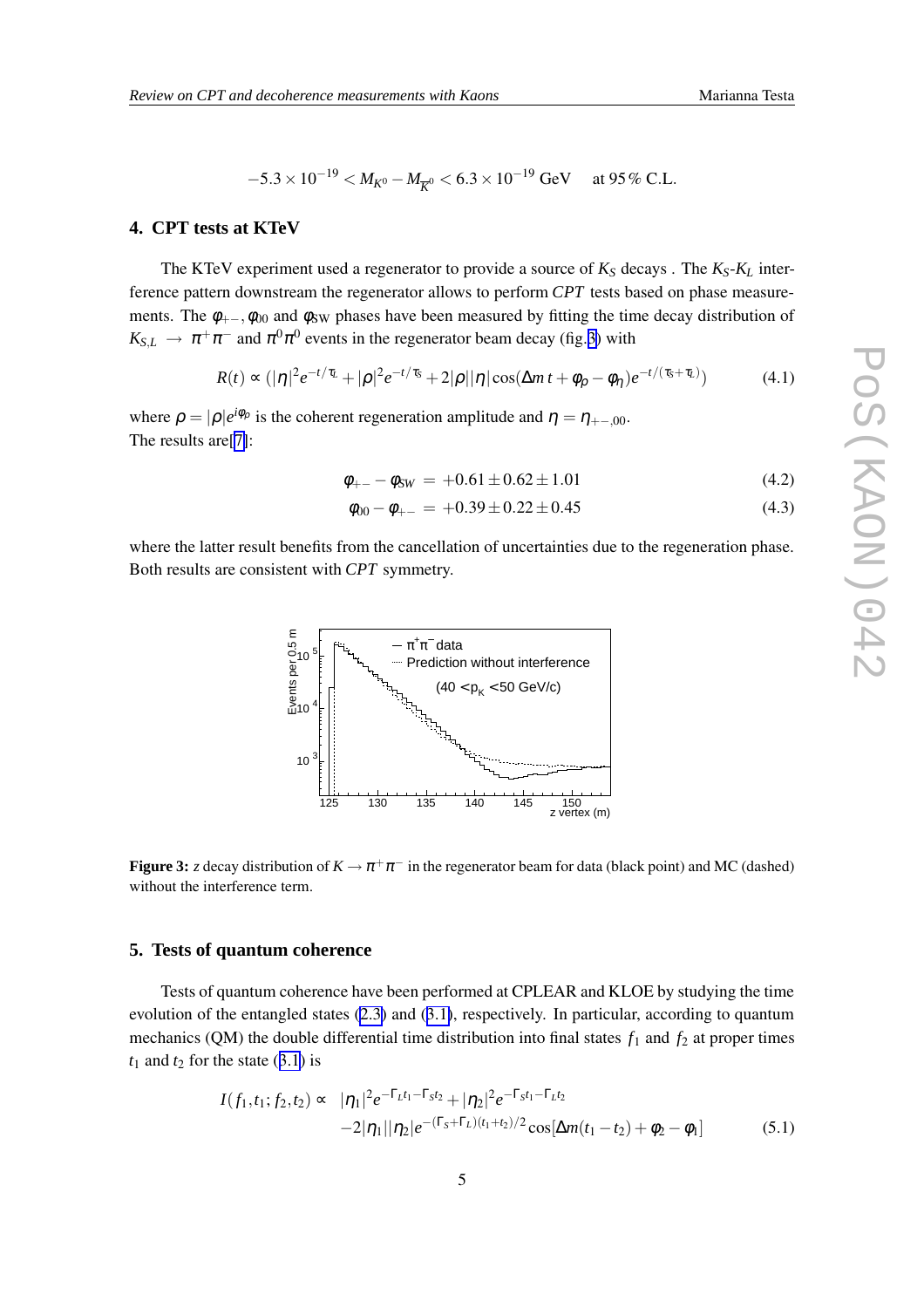One of the most direct ways to search for deviations from QM is to introduce a decoherence parameter  $\zeta$  [\[8\]](#page-8-0), *i.e.* multiplying by a factor  $(1 - \zeta)$  the interference term in ([5.1\)](#page-4-0). The definition of  $\zeta$  depends on the basis in which the initial state ([3.1\)](#page-2-0) is written [[9\]](#page-8-0). The case  $\zeta = 1$  (*i.e.* total decoherence) corresponds to the spontaneous factorization of states (known as Furry's hypothesis  $[10]$  $[10]$ ).

At CPLEAR the spontaneous factorization of the state [\(2.3\)](#page-1-0) has been tested by measuring the asymmetry between the intensities for like- and unlike strangeness kaons as a function of the kaon decay times [[1\]](#page-8-0). According to QM, this asymmetry is given by

$$
A(t_1,t_2) = \frac{2e^{(\Gamma_S + \Gamma_L)(t_1+t_2)/2}\cos(\Delta m(t_1-t_2))}{e^{-\Gamma_S t_1 - \Gamma_L t_2} + e^{-\Gamma_S t_2 - \Gamma_L t_1}}
$$

while according to the separability hypothesis  $A(t_1, t_2) = 0$ . The kaon strangeness is determined via strong interaction processes  $K^0 + N \to K^+ + X$ ,  $\bar{K}^0 + N \to K^- + X$  and  $\bar{K}^0 + N \to \Lambda(\to p + \pi^-) + X$ with two absorbers, placed around the target. The like (unlike) strangeness events are defined as  $K<sup>-</sup>\Lambda$  ( $K<sup>+</sup>\Lambda$ ) events. The asymmetry is measured in two configurations: in the first (second) one the time difference of the interaction is  $t_1 - t_2 \simeq 0$  ( $t_1 - t_2 \simeq 1.2\tau_s$ ). The results are shown in fig. 4. The measured asymmetries are consistent with QM predictions and the separability hypothesis is



**Figure 4:** Asymmetry for like- and unlike strangeness events in the two experimental configurations. The solid and dashed curve represent the QM prediction and that for a separable wave function, respectively.

excluded with  $CL > 99.99\%$ .

CPLEAR data have been re-analysed by Bertlmann et al. [[9,](#page-8-0) [11](#page-8-0)] to measure the decoherence parameter  $\zeta$ . From the fit to the asymmetry data, they found  $\zeta_{S,L} = 0.13_{-0.15}^{+0.16}$  and  $\zeta_{0,0} = 0.4 \pm 0.7$ in the  $K_S K_L$  and  $K^0 \overline{K}{}^0$  basis respectively.

In the KLOE experiment, tests of QM have been performed by studying the interference pattern of the decay  $K_L K_S \to \pi^+ \pi^- \pi^+ \pi^-$  [\[12](#page-8-0)]. The decoherence parameter  $\zeta$  has been measured by fitting the distribution  $I(\Delta t; \pi^+\pi^-, \pi^+\pi^-)$ , where  $\Delta t$  is the difference between the proper time of the  $K_S$  and  $K_L$  decays into the final state  $\pi^+\pi^-, \pi^+\pi^-$ . The fit of the  $\Delta t$  distribution is shown in fig. [5](#page-6-0): the peak at  $\Delta t \sim 17 \tau_s$  is due to the coherent and incoherent regeneration on the spherical beam pipe. The results are  $\zeta_{S,L} = 0.018 \pm 0.040 \pm 0.007$  and  $\zeta_{0,0} = (0.10 \pm 0.21 \pm 0.04) \times 10^{-5}$ .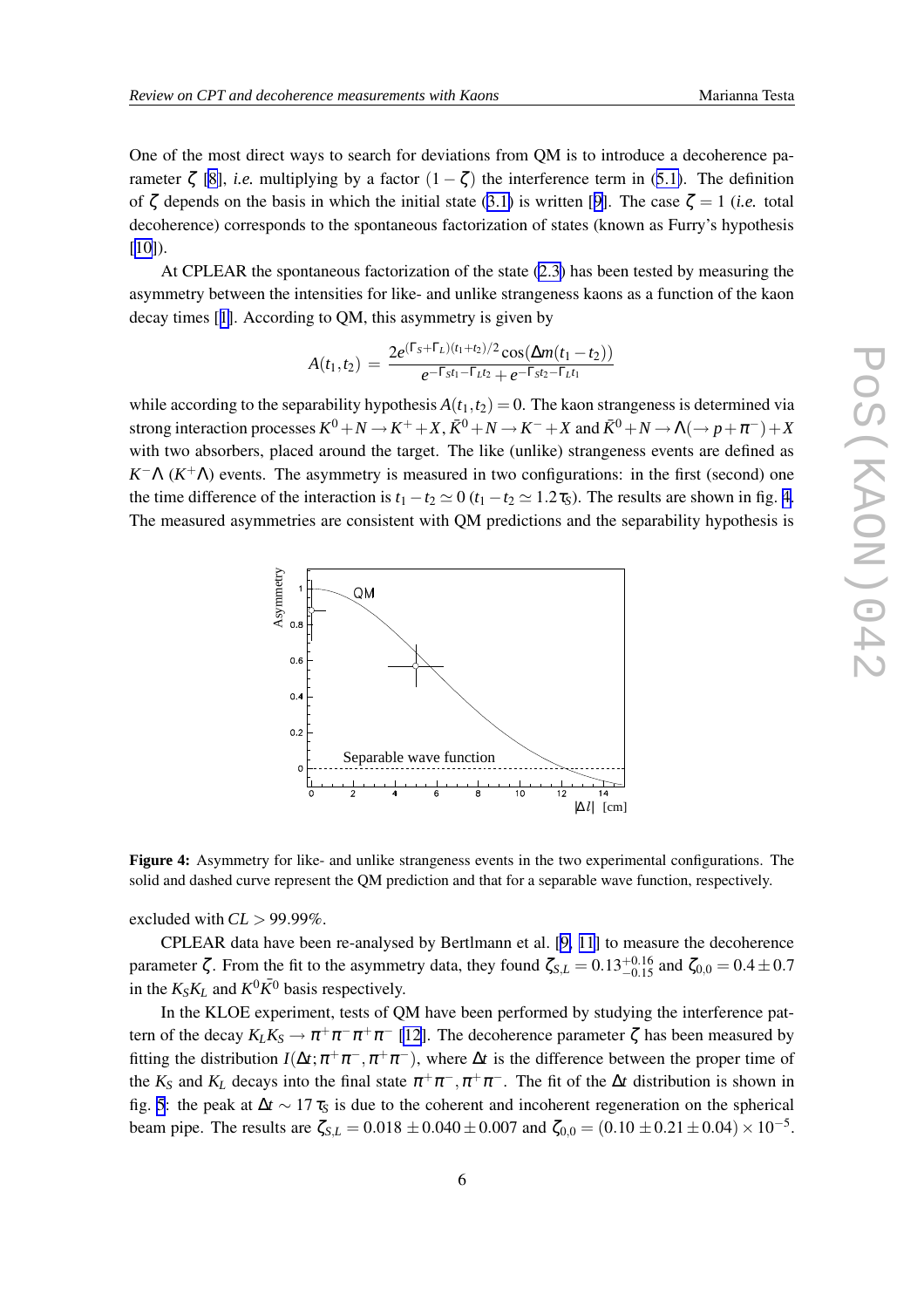<span id="page-6-0"></span>

**Figure 5:** Fit of the ∆*t* distribution. The black points with errors are data and the solid histogram is the fit result to obtain ζ*S*,*L*. The uncertainty arising from the efficiency correction is shown as the hatched area. The peak at ∆*t* ∼ 17<sup>τ</sup>*<sup>S</sup>* is due to the coherent and incoherent regeneration on the beam pipe.

The results are consistent with QM. Since decoherence in the  $K^0 \bar{K}^0$  basis would result in the *CP* allowed  $K_S K_S \to \pi^+ \pi^- \pi^+ \pi^-$  decays, the value for  $\zeta_{0,0}$  is naturally much smaller.

#### **6. Decoherence and CPT violation due to quantum gravity effects**

In a quantum gravity framework, space-time fluctuations at the Planck scale ( $\sim 10^{-33}$  cm), might induce a pure state to evolve into a mixed one [[13\]](#page-8-0). This decoherence, in turn, necessarily implies *CPT* violation [[14\]](#page-8-0). QM and *CPT* violation related to this decoherence mechanism could be observed in the decay time distribution of the  $K^0 \bar{K}^0$  system [[15\]](#page-8-0). In ref. [\[15\]](#page-8-0) three new *CPT*and QM-violating real parameters  $\alpha$ ,  $\beta$  and  $\gamma$  having mass dimension are introduced to parametrize the decoherence effects. They satisfy the conditions  $\alpha$ ,  $\gamma > 0$  and  $\alpha \gamma > \beta^2$  and are expected to be at most  $\mathcal{O}(M_K^2/M_P) \sim 2 \times 10^{-20} \text{ GeV} [15, 16]$  $\mathcal{O}(M_K^2/M_P) \sim 2 \times 10^{-20} \text{ GeV} [15, 16]$  $\mathcal{O}(M_K^2/M_P) \sim 2 \times 10^{-20} \text{ GeV} [15, 16]$  $\mathcal{O}(M_K^2/M_P) \sim 2 \times 10^{-20} \text{ GeV} [15, 16]$ , where  $M_P = 1/\sqrt{G_N} = 1.22 \times 10^{19} \text{ GeV}$  is the Planck scale. For an entangled system the further conditions  $\alpha = \gamma$  and  $\beta = 0$  (*complete positivity* of the density matrix) ensure the conservation of probability [[17,](#page-8-0) [18,](#page-8-0) [19](#page-8-0)].

At CPLEAR measurements of the  $\alpha, \beta$  and  $\gamma$  parameters have been obtained using the time evolution of single kaons from the processes [\(2.1\)](#page-1-0) [[20\]](#page-8-0). The strangeness of the kaon is identified by the accompanying charged kaon. A combined fit of the asymmetries obtained from the time distributions of the  $K^0(\bar{K}^0) \to \pi^+\pi^-$  and  $K^0(\bar{K}^0) \to e^{\mp}\pi^{\pm}\nu$  decays gives  $\alpha = (-0.5 \pm 2.8) \times$  $10^{-17}$  GeV,  $\beta = (2.5 \pm 2.3) \times 10^{-19}$  GeV and  $\gamma = (1.1 \pm 2.5) \times 10^{-21}$  GeV. The fit to the asymmetry obtained with  $K^0(\bar{K}^0) \to \pi^+\pi^-$  decays is shown in fig. [6](#page-7-0).

At KLOE the  $\gamma$  parameter has been measured for the first time in the entangled kaon state by fitting the  $I(\Delta t; \pi^+\pi^-\pi^+\pi^-)$  distribution [\[12\]](#page-8-0). The result is:  $\gamma = (1.1^{+2.9}_{-2.4} \pm 0.4) \times 10^{-21}$  GeV,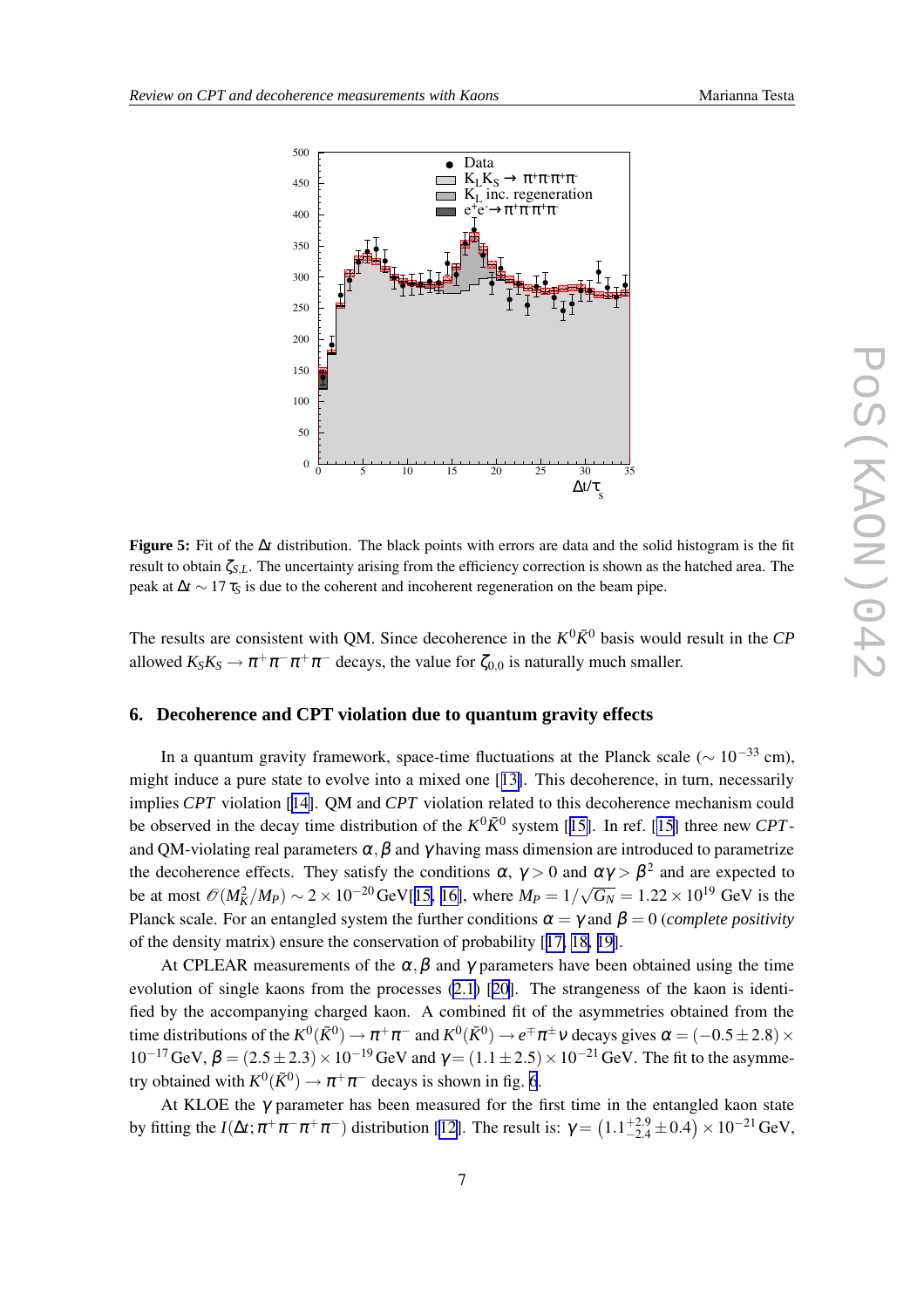

<span id="page-7-0"></span>

**Figure 6:** Asymmetry for  $K^0(\bar{K}^0) \to \pi^+\pi^-$  events. The solid (dashed) line represents the fit result (expectation with  $\alpha = 4 \times 10^{-16}$  GeV,  $\beta = 2.3 \times 10^{-18}$  GeV and  $\gamma = 3.7 \times 10^{-20}$  GeV)

competitive with that obtained by CPLEAR using single kaon beams.



**Figure 7:** Contour plot of  $\Im \omega$  versus  $\Re \omega$  at 68% and 95% C.L.

A new type of*CPT* violation for correlated kaon states is also expected in this context [[21,](#page-8-0) [22\]](#page-8-0). As a result, the initial entangled state  $(3.1)$  $(3.1)$  can be parametrized in general as:

$$
|i\rangle \propto |K^0(+\vec{p})\rangle |\bar{K}^0(-\vec{p})\rangle - |\bar{K}^0(+\vec{p})\rangle |K^0(-\vec{p})\rangle
$$